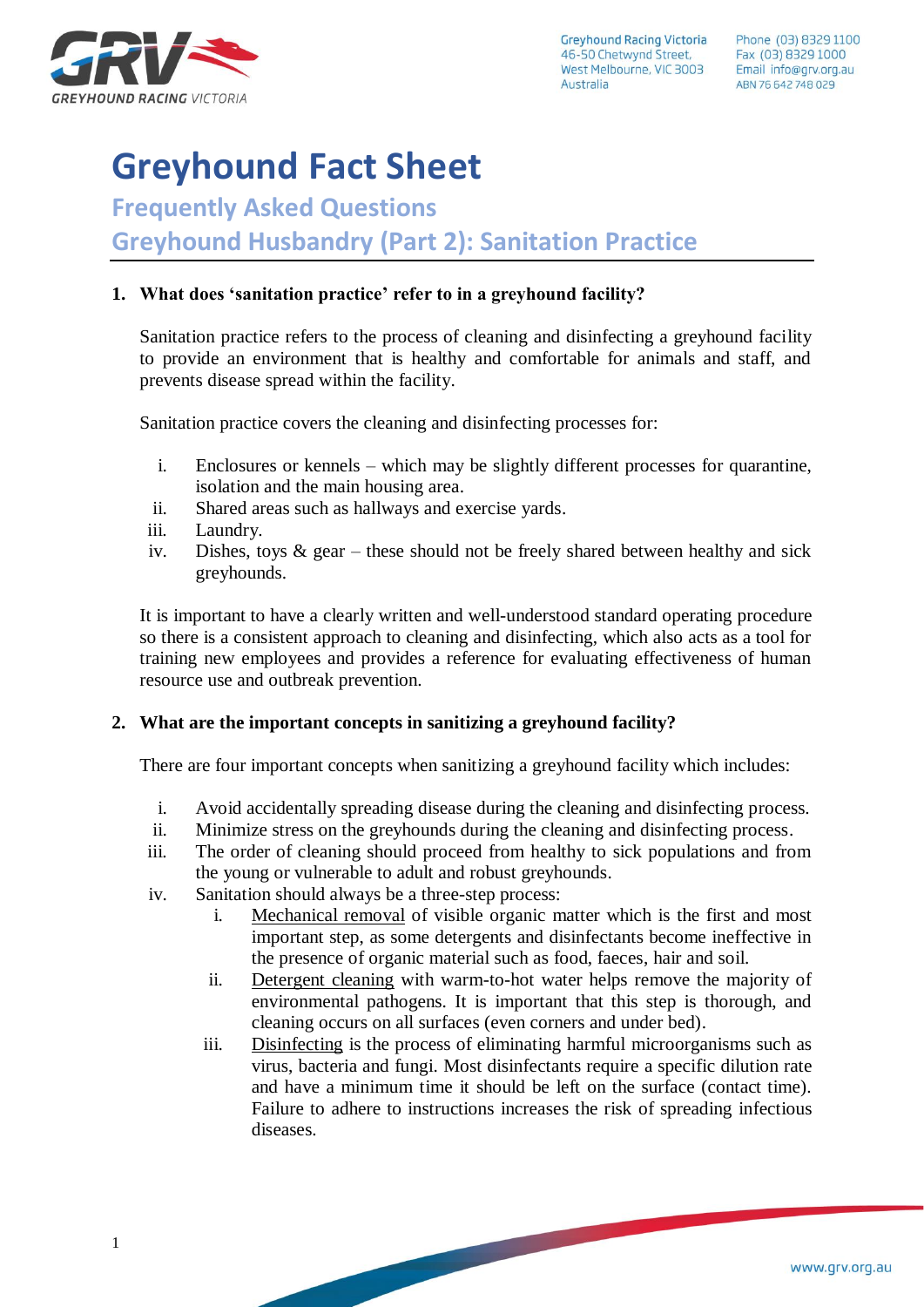

### **3. What is the best way to clean and disinfect without accidentally spreading infectious disease?**

Cleaning and disinfecting is often the busiest, most disruptive and stressful time of the day for both greyhounds and humans. Without proper consideration, there is potential for the spread of disease through use of contaminated equipment, aerosolization from cleaning, clothing or hands.

Separate cleaning supplies and storage areas should be available for each area/zone, particularly in quarantine, isolation and the main housing area. The use of disinfectants on shared mops, poop scoopers, rags and buckets does not prevent the spread of disease.

As explained in the *Greyhound Husbandry FAQ (Part 1): Facility Design*, rostering staff to specific areas or zones for the day, changing clothing between zones, use of disposable protective equipment such as gloves and boot covers and washing hands between zones would help reduce the possibility of disease spread.

# **4. What is the best way to clean and disinfect without causing significant stress to the greyhounds?**

Cleaning and disinfecting is often the busiest, most disruptive and stressful time of the day for both greyhounds and humans. A stressful greyhound is more likely to contract disease due to challenges to its immunity.

Some important consideration that can help minimize stress includes:

- i. Minimize the need to handle the greyhound during this stressful period as it is often a negative handling experience. This can be done by encouraging greyhounds to move to an adjacent enclosure or day yard when a guillotine door system is available.
- ii. Performing sanitation with the same staff to provide familiarity to the greyhounds.
- iii. Performing sanitation at the same time of the day as dogs are less stressed when the day is consistent.
- iv. Ensure the enclosures are never hosed with the greyhounds present as this often increases stress
- v. Greyhounds should not be allowed to freely interact with other greyhounds who are in their enclosures as this may cause agitation and increase stress (and potentially spread disease). Instead place the greyhound directly into a clean kennel or in their own yard for some exercise.
- vi. It is important that good ventilation is maintained, and disinfectants are diluted appropriately to decrease the risk of chemical irritation.

#### **5. What are the various disinfectants available?**

There are various products available to help properly clean and disinfect a greyhound facility. The choice of product is dependent upon the infectious disease of concern. It is always important to consult the manufacturer's instructions on appropriate dilution and contact time required on the surface, so the product works properly. A more concentrated disinfectant does not mean more organisms will be killed. It may in fact, be more harmful to both greyhounds and staff.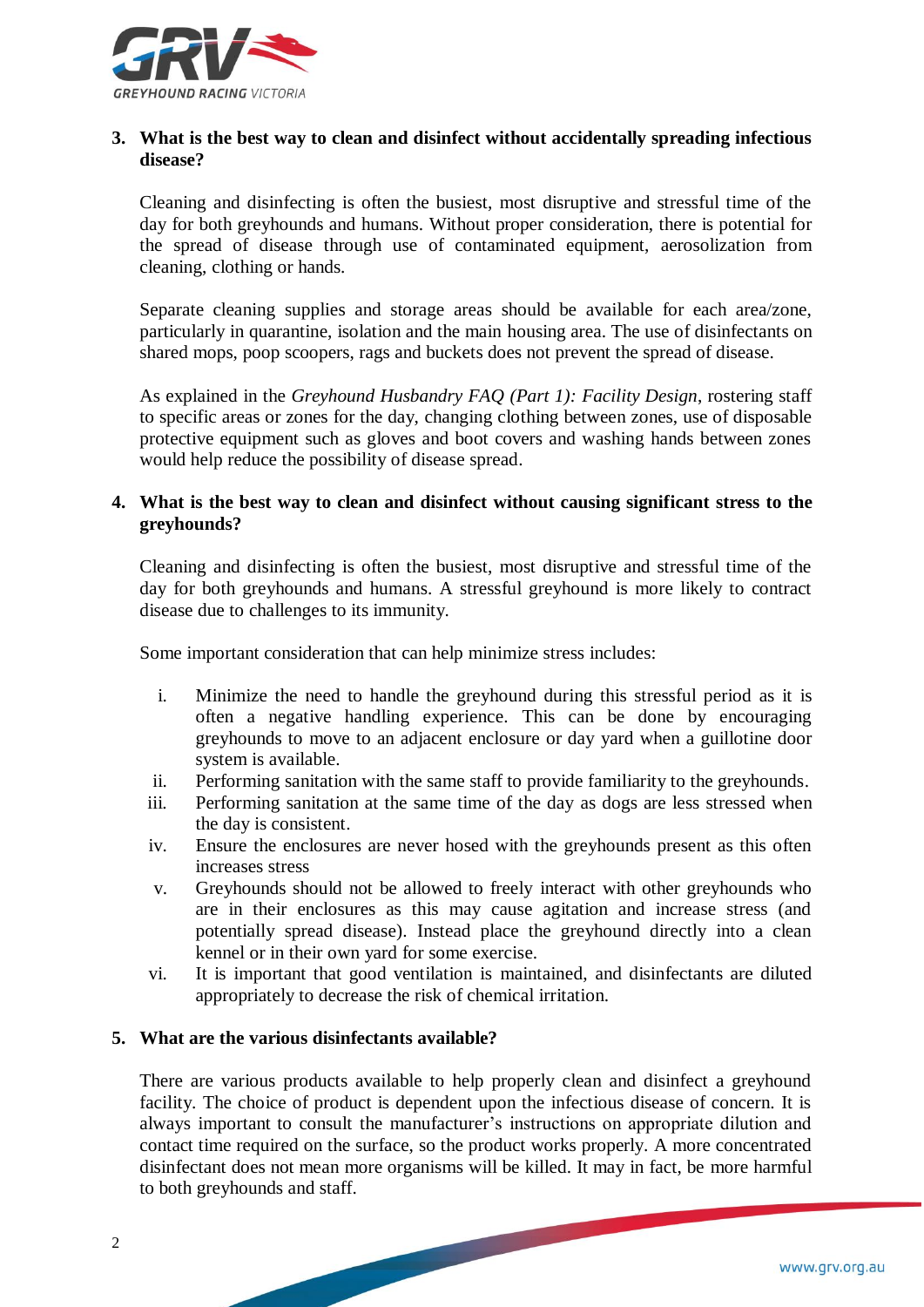

Some disinfectants may seem more expensive but that is usually because they are sold in a more concentrated form and require a greater dilution.

| <b>Disinfectants</b>                                                                                            | <b>Benefits</b>                                                                                                                                                                                                                                                    | <b>Drawbacks</b>                                                                                                                                                                                                                            |
|-----------------------------------------------------------------------------------------------------------------|--------------------------------------------------------------------------------------------------------------------------------------------------------------------------------------------------------------------------------------------------------------------|---------------------------------------------------------------------------------------------------------------------------------------------------------------------------------------------------------------------------------------------|
| <b>Bleach/Sodium</b><br><b>Hyperchlorite</b>                                                                    | Inexpensive<br>Effective against some common<br>infectious disease agents<br>Readily available in<br>supermarkets<br>Effective against dermatophytes<br>(ringworm) at 1:10<br>concentrations                                                                       | Fumes can be irritating to<br>greyhounds and humans<br>Corrosive to metal<br>Ineffective against organic debris<br>such as faeces, soil, dust, hair and<br>food<br>Ineffective when exposed to sunlight<br>or left out for extended periods |
| <b>Oxidizing</b><br>agents/Potassium<br>peroxymonosulfate/<br>Virkon®/Trifectant®                               | Effective against some common<br>infectious disease agents<br>They have some detergent<br>activity so effective against<br>organic debris such as faeces,<br>soil and food<br>Less toxic or irritating to both<br>greyhounds and humans<br>Less corrosive to metal | More expensive than some products<br>Only available from animal suppliers<br>Requires daily preparation of fresh<br>solutions                                                                                                               |
| <b>F10 SC®</b>                                                                                                  | Effective against a wide range of<br>infectious disease agents<br>Diluted solution lasts for a long<br>period of time<br>Non-corrosive & non-toxic<br>Biodegradable &<br>environmentally friendly                                                                  | Relatively expensive product<br>Many 'fake' F10 products in market<br>Only available from certain animal<br>suppliers                                                                                                                       |
| <b>Calcium hypochlorite</b><br>(e.g. Wysywash <sup>®</sup> )                                                    | Effective against a range of<br>parvovirus when used correctly<br>Less corrosive to metal                                                                                                                                                                          | No detergent activity<br>infectious disease agents such as Ineffective against organic debris<br>such as faeces, soil, dust hair and<br>food                                                                                                |
| <b>Quaternary Ammonium</b><br><b>Compounds/Tornado</b><br>kennel wash <sup>®</sup> /<br>Trigene II <sup>®</sup> | Effective against a wide range of<br>infectious disease agents<br>Usually non-irritating to the skin Canine Parvovirus<br>Non-toxic                                                                                                                                | Not effective against Ringworm,                                                                                                                                                                                                             |